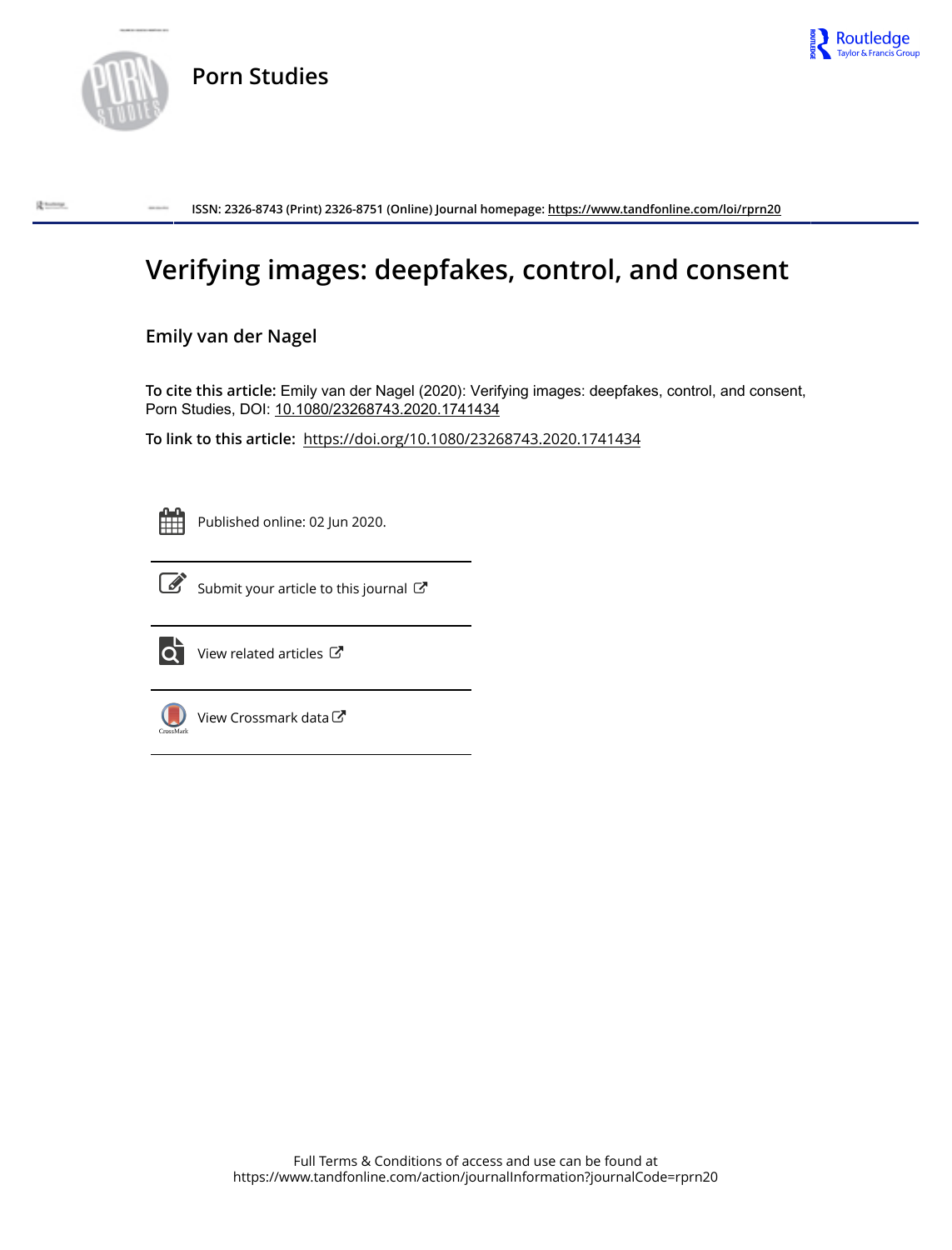

Check for undates

# <span id="page-1-0"></span>Verifying images: deepfakes, control, and consent

## Emily van der Nagel

School of Media, Film and Journalism, Monash University, Caulfield, Victoria, Australia

#### **ABSTRACT**

Deepfakes are portrayed as 'deceptive media' that amalgamate fact and fiction. But even when they do seem threatening to our narratives of the truth, there is still room for pushback to the problem of deepfakes thwarting control over images of women. In this article, I first examine the general phenomenon of deepfake porn as a misogynistic way to control women's images. I then present some lessons from photographic studies about manipulated images before turning to a case study that directly addresses image consent: the verification system used on the bulletin board thread Reddit Gonewild. I argue that the verification system is a way for women to reclaim their own image as new ways of digitally manipulating images and evidence emerge. By verifying their images, these women are also emphasizing the importance of consent in all forms of porn production and consumption.

# ARTICLE HISTORY

Received 15 January 2020 Accepted 9 March 2020

**KEYWORDS** 

Porn; Reddit; deepfakes; photography; verification; social media

## Introduction

Since the emergence of deepfakes – face-swap videos produced with artificial intelligence (Paris and Donovan [2019](#page-6-0)) – the news media discourse has focused on three main themes pertaining to this technology: parodies, media manipulation or 'fake news' (Shao [2019](#page-6-0)), and pornography. In fact, deepfakes continue a long history of women's images being used to harass, humiliate, and harm them. While parody videos have become a way to showcase deepfake technology (one especially creative example depicts Rowan Atkinson's face moving uncannily in time with Charlize Theron's sensual performance in a perfume advertisement) and manipulated news media are perceived to be a credible threat to democracy, deepfake porn, a kind of image-based sexual abuse, is the most prominent way that this technology has been mobilized. According to a study by deepfake detection company Deeptrace Labs, 96% of deepfake videos are non-consensual porn, mostly of women celebrities (Patrini [2019](#page-6-0)).

Deepfakes are portrayed as 'deceptive media' (Paris and Donovan [2019\)](#page-6-0) that amalgamate fact and fiction. The ease of creating a deepfake has perhaps been overestimated – journalist Kevin Roose [\(2018](#page-6-0)) describes a process that involves using the FakeApp software program and painstakingly taking several hundred photographs of his own face to use as a data source, only to discover that without experience in blending and tweaking a face to match a source video, the result appears glitchy. Commentators may also be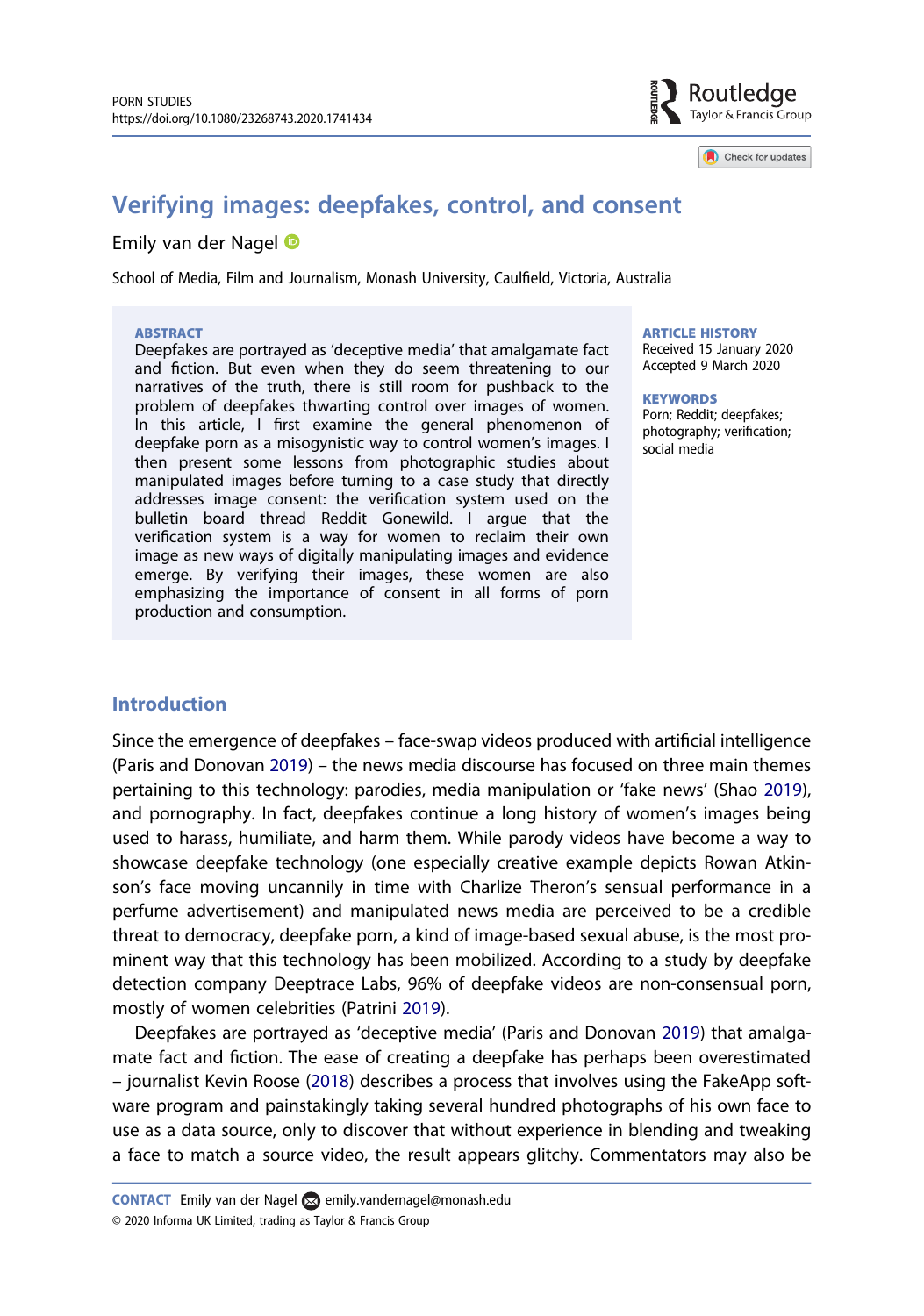#### <span id="page-2-0"></span> $2 \quad \Leftrightarrow \quad$  E. VAN DER NAGEL

overestimating how often deepfakes are presented as truthful videos: what is spectacular about deepfakes is the illusion that there is an audience who routinely find them credible. According to Milena Popova [\(2019\)](#page-6-0), many deepfakes are explicitly labelled fakes. This points at the effort expended to create the deepfake, and to contain the video within specific communities that are deliberately seeking out this kind of content, but it also reveals that people who want to see porn videos with celebrity faces superimposed on them are less concerned with the veracity, or the intimacy, of the performance than the control they have over their porn consumption.

Even when they do seem threatening to our narratives of the truth, there is still room for pushback to the problem of deepfakes thwarting control over images of women. In this article, I first examine the general phenomenon of deepfake porn as a misogynistic way to control women's images. I then present some lessons from photography studies about manipulated images before turning to a case study that directly addresses image consent: the verification system used on the bulletin board thread Reddit Gonewild. I argue that the verification system is a way for women to reclaim their own image as new ways of digitally manipulating images and evidence emerge. By verifying their images, these women are also emphasizing the importance of consent in all forms of porn production and consumption.

# Deepfakes: a tool to desire and control women

The term 'deepfake' originated from the Reddit username of an account, and then a subreddit, dedicated to this kind of content (Burkell and Gosse [2019](#page-6-0)). It may be a play on the term 'DeepFace', the Facebook facial recognition software which developers claimed in 2014 was close to human-level performance at recognizing faces (Taigman et al. [2014](#page-6-0)). Deepfake porn is not confined to Reddit, and deepfakes are not inherently abusive. But it is important for this article that Reddit contains both the origin of the term and a potential way to combat its non-consensual aspects: the verification process that I detail later is an enduring feature of one of Reddit's most popular Not Safe For Work (NSFW) or adult content subreddits, Gonewild.

In journalist Christine Lagorio-Chafkin's ([2018\)](#page-6-0) book on Reddit, she interviews its founders, Steve Huffman and Alexis Ohanian, to discover that many of their own sensibilities have become foundational to the platform. According to Lagorio-Chafkin, these qualities include intelligence, generosity, a penchant for mischief, and a belief in social justice, free speech, and anonymity. The same qualities led Adrienne Massanari [\(2017](#page-6-0)) to call Reddit a 'toxic technoculture' with a platform architecture and a governance model that implicitly prioritize the views and desires of young, white, geeky men at the expense of others. As Lagorio-Chafkin puts it, there are competing narratives about Reddit, a source of whimsy and fun as well as hate and harassment. While a small subset of Redditors introduced and celebrated deepfake porn, Reddit's owners eventually made the decision to shut down the deepfakes subreddit and, among other platforms, has banned non-consensual deepfake porn:

Reddit prohibits the dissemination of images or video depicting any person in a state of nudity or engaged in any act of sexual conduct apparently created or posted without their permission, including depictions that have been faked. (Reddit [2020;](#page-6-0) emphasis added)

At the same time, Reddit still hosts a number of other deepfake-oriented subreddits such as r/SFWdeepfakes, which focuses on parody videos, and r/MediaSynthesis, which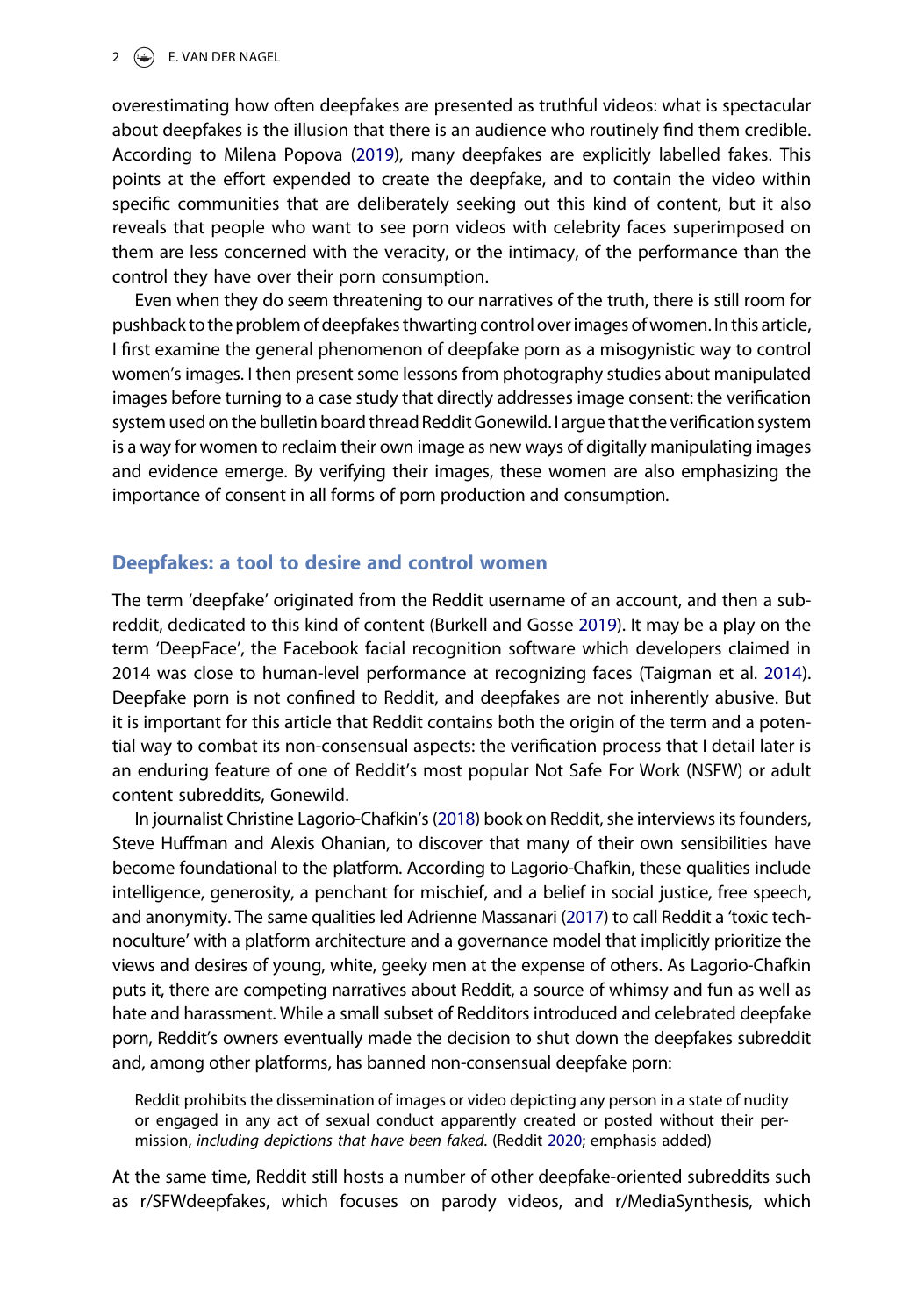<span id="page-3-0"></span>broadens the remit to include artificial intelligence-generated and manipulated content, guides on creating it, and image libraries to use as source material. Deepfakes, even deepfake porn videos, are not violations by default. For example, it is not difficult to imagine enterprising porn performers using deepfake technology to allow their audience to buy porn with their own facial expressions set to an essentially customisable body shape and size. But it is also possible that the existence of consensual or parody videos may be used to belie the main use of deepfakes: as a technology for image-based sexual abuse that produces sexual content without the consent of the subject.

Image-based sexual abuse violates what Danielle Citron ([2018](#page-6-0)) calls 'sexual privacy', causing deep and lasting harm for its subjects by debasing and humiliating them, reducing them to a set of body parts. For Stuart Hargreaves [\(2018](#page-6-0)), the main harm in a related practice that violates sexual privacy – 'creepshots', or photographs taken of unaware women in public – is the way it reproduces the male gaze. By treating women's faces as a digital resource to be edited onto sexual bodies by artificial intelligence, this reinforces the idea that women exist as sexual objects. The discussion around creepshots on platforms like Reddit rewards and celebrates the men who take them, which furthers toxic masculinity and creates a broader environment in which women's images are understood as consumable, malleable, and brought into being for the enjoyment and gratification of men. This view of images of women is not something created by deepfakes, but is at least as old as the technology of photography.

# Truth, lies, and exploitation: lessons from photography studies

As Jessica Lake [\(2016\)](#page-6-0) argues, the advent of photography in the 1830s altered the architecture and experience of seeing and being seen – especially for women, who were more likely than men to be photographed and exploited. Lake focuses on consent as she links photography of women in public to the development of privacy law, pinpointing a case from 1900 when a young woman in New York went to court after discovering, with shock and dismay, her own photograph used to advertise a brand of flour. In order to wrest control back from men with cameras, privacy law was developed as a way to assert the right to one's own image. Privacy may now be an established legal concept (Prosser [1960\)](#page-6-0), but it has not stopped men from capturing and interfering with women's images as much as it has labelled this intrusion.

Nearly 90 years after the case of the young woman recognizing her own face on a bag of flour, Adobe Photoshop was introduced with an advertisement that depicted the founder's wife, Jennifer, sitting topless on a beach. Used to demonstrate the potential of digital technology to potential Adobe investors, 'Jennifer in Paradise' is a key image of the digital era, and one that serves as a reminder that women still exist as objects in visual culture, while men remain active subjects (Golding [2019](#page-6-0)). A manipulated photograph still evokes the 'presumption of veracity' that Susan Sontag ([\[1971\]](#page-6-0) [2002](#page-6-0)) wrote about: all photographs have authority, interest, and seductiveness, as they imply a trace of the real, no matter how much they have been edited, and they are always constructions of reality, no matter if they have been presented as the truth.

Images reveal and conceal, argues social media theorist Nathan Jurgenson. In his book The Social Photo, Jurgenson [\(2019](#page-6-0)) reminds us that photographs are never neutral windows to the world, and cameras are not truth-telling machines. From photography scholarship, we can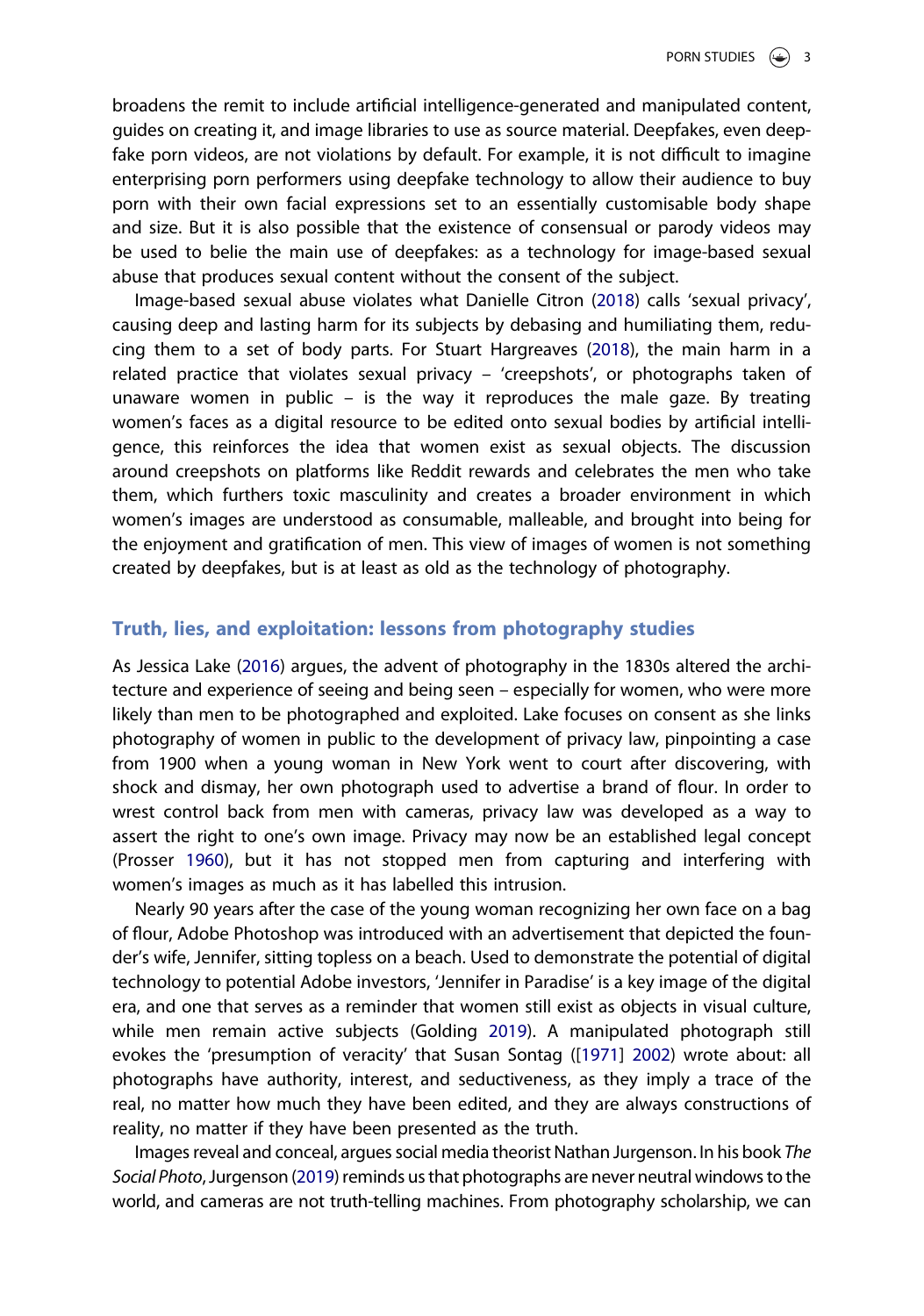# <span id="page-4-0"></span> $4 \quad \Leftrightarrow \quad$  E. VAN DER NAGEL

conclude that images might not tell the truth, but they do tell us something: what is desirable, for example, or what is worth paying attention to. For example, a deepfake of actor Emma Watson's face set on top of a porn performer's body does not tell us that Emma Watson has performed in porn – but it does tell us that she is considered sexually desirable, and her image is available to the creator or audience of the deepfake. If, as John Berger [\(1977](#page-6-0)) put it, every image embodies a way of seeing, then deepfake nudes are a way of seeing women as objects, celebrities as commodified and consumable, and the digital as malleable (for the few that have access to the specific sets of software, skills, and image libraries). Deepfakes might not present accurately filmed porn to us, but the phenomenon tells us a story about power, control, and desire. As José van Dijck argues of digitally manipulated images: 'Our photographs tell us who we want to be' [\(2008](#page-6-0), 70). If who we want to be is a consumer of ethically, consensually made porn, how can we ensure this in a landscape that includes digitally manipulated images? Reddit offered us the term 'deepfake', but on a different corner of the platform, a verification system is used to assure its audience that they are seeing photographs of people who want them posted there.

# Consent in image production: Reddit Gonewild's verification system

As an exhibitionist subreddit, and an offshoot of the larger NSFW section of Reddit, Gonewild features mostly women in various stages of undress, from topless selfies to shots of spread open vulva. The subreddit is enormously popular, and photographs posted there are likely to be downloaded and shared, making for a vast potential audience. As most people on Reddit are pseudonymous, this means it would not be difficult to engage in image-based sexual abuse by posting a photograph of an ex-partner, or one taken surreptitiously. To combat posts like this, Gonewild has instituted a verification system. Unlike realname platforms such as Facebook, Reddit does not ask for official identification. Instead, the system aims to link an account to the photographs posted. Verification involves submitting a photograph depicting the woman holding up a handwritten sign with her username, the date, and the name of the subreddit. Reddit Gonewild's Frequently Asked Questions page deliberately addresses the issue of digital image manipulation when it advises women to:

crumple the sign up into a ball and then take your pictures with the sign uncrumpled! This creates a lot of random angles in the paper, and convinces the [moderators] and users that the sign was not photoshopped. (xs51 [2019\)](#page-6-0)

The technical idea is that flat surfaces are more vulnerable to being edited, but the social implication is that images are often taken without permission and modified in a way that does not fit the poster's original intentions. I argue elsewhere that Reddit Gonewild's specific form of embodied verification exists in opposition to official verification (van der Nagel [2020\)](#page-6-0). Seeing bodies without names or faces attached assert their consent for the Gonewild audience to see their most intimate body parts means the identifiable individual is protected, while their body is linked with their Reddit account and therefore their permission for their images to circulate within that space.

Of course, the system is still vulnerable to abuse. Images posted after the verification shots can be downloaded and recirculated to other places on the internet. But especially within the platform, and the toxic technoculture, of Reddit – in which users may well browse Gonewild and also become interested in deepfakes – verification calls attention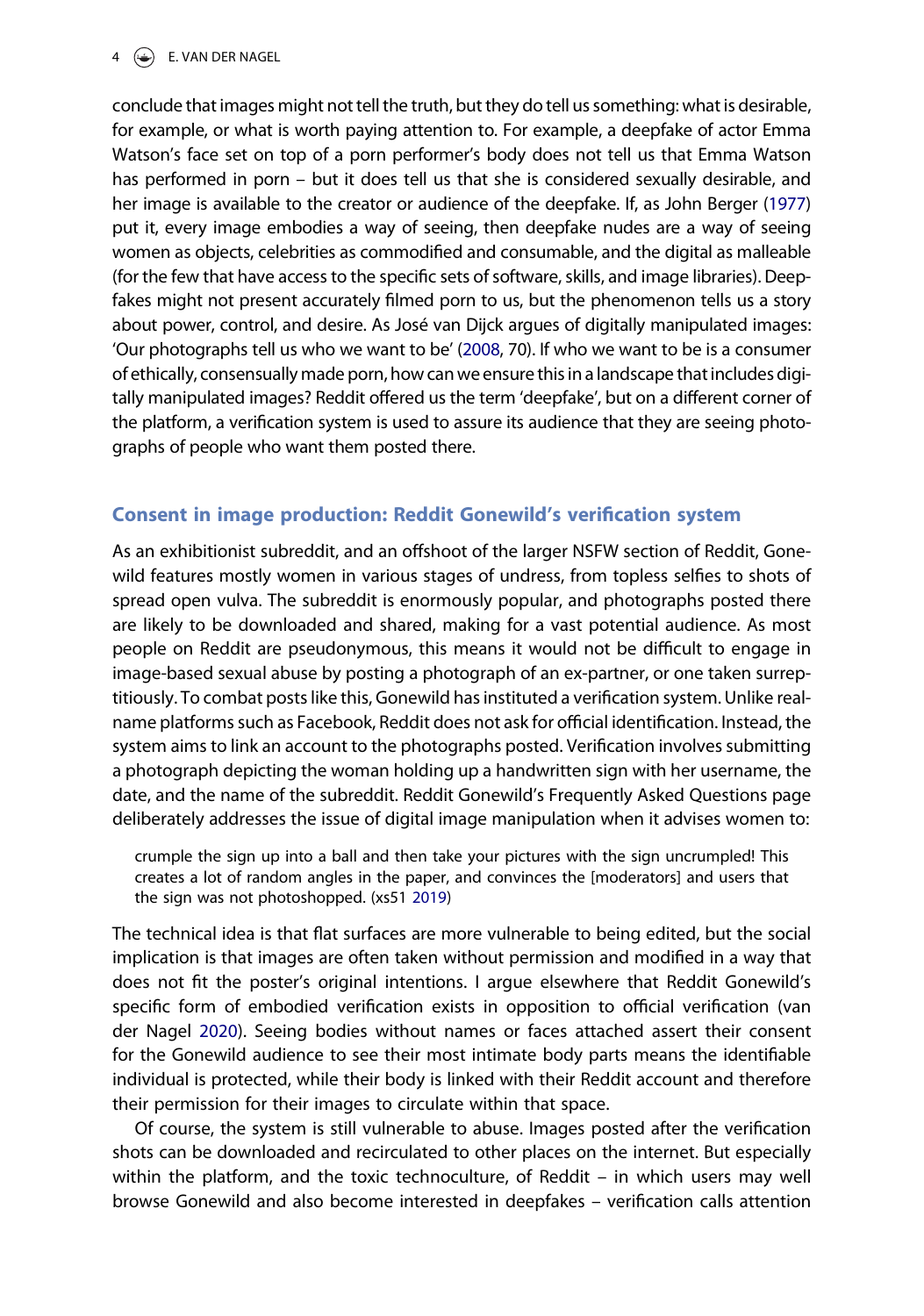<span id="page-5-0"></span>to consent as a key part of sexual encounters, in person or on a social media platform. As verification posts appear as part of the rolling front page, publicly available to the audience rather than privately submitted to moderators, seeing verification posts is part of the Gonewild experience. It reminds the viewer that even when they are faceless and pseudonymous, these are real women insisting upon agency for their own image.

While Reddit Gonewild's verification system does not directly address deepfake porn, it contributes to a culture of consent.While some porn consumers aremore intent on seeing the face of a celebrity or known woman they desire in a simulacrum of sexual pleasure – or at least sexual activity – Alan McKee's [\(2006\)](#page-6-0) work interviewing porn consumers reveals that many appreciate the idea of consensually produced material. Of the 46 Australian porn consumers he interviewed, a key issue they spontaneously raised was that they liked seeing porn performers who looked like they were 'into it'. Focusing on verification as a key part of the process of consuming and sharing digital content can lead to larger cultures of consent. There are various ways to prove the origin of a digital object, such as embedded metadata or a watermark on the image, but Reddit Gonewild's verification system deliberately communicates: 'I took this to be shared in this context'. Verification more broadly provides another way to feel confident that a photograph or video has been published intentionally: if it comes from a social media account with ties to the people in the image or who produced the original version. Accounts can be compromised. But if, for example, a porn video is tweeted out by the porn performer featured, it is more likely to be content that they are happy to share.

Images can be manipulated, and within a culture of objectifying women, some audiences may not value authenticity as much as sexual gratification. But if Reddit can incubate deepfake porn and verified porn, this gives evidence that there is room for discourses and practices of consent – even within a highly gendered subreddit that presumes 'going wild' is the terrain of (mostly) young, white, slender women.

# Conclusion

Photographs always tell partial truths. From selecting some objects to appear in the frame while leaving others out to harnessing artificial intelligence to identify and replace faces in porn videos, the editing of images, and even the idea of owning one's own image, has a history entwined with the manipulation and control of women. Paying attention to practices of consent, such as Reddit Gonewild's verification system, is an important way to make visible cultures that emphasize women's agency over their bodies and images.

As an emerging phenomenon, there is still much more research to be done on deepfake porn. Understanding its origins, prevalence, impact, subjects, and creators are all important ways of forming critical perspectives and, following McKee [\(2006](#page-6-0)), there is also a particular need to hear the insights of consumers of this kind of media. This is not because the voices of perpetrators of abuse are more important than their victims. Instead, situated in a broader culture of patriarchal heteronormativity, interrogating the demand for, and practice of, desired faces stitched on to available bodies is crucial for our continuing discussions of deepfake porn, and image-based sexual abuse more broadly.

### Disclosure statement

No potential conflict of interest was reported by the author.